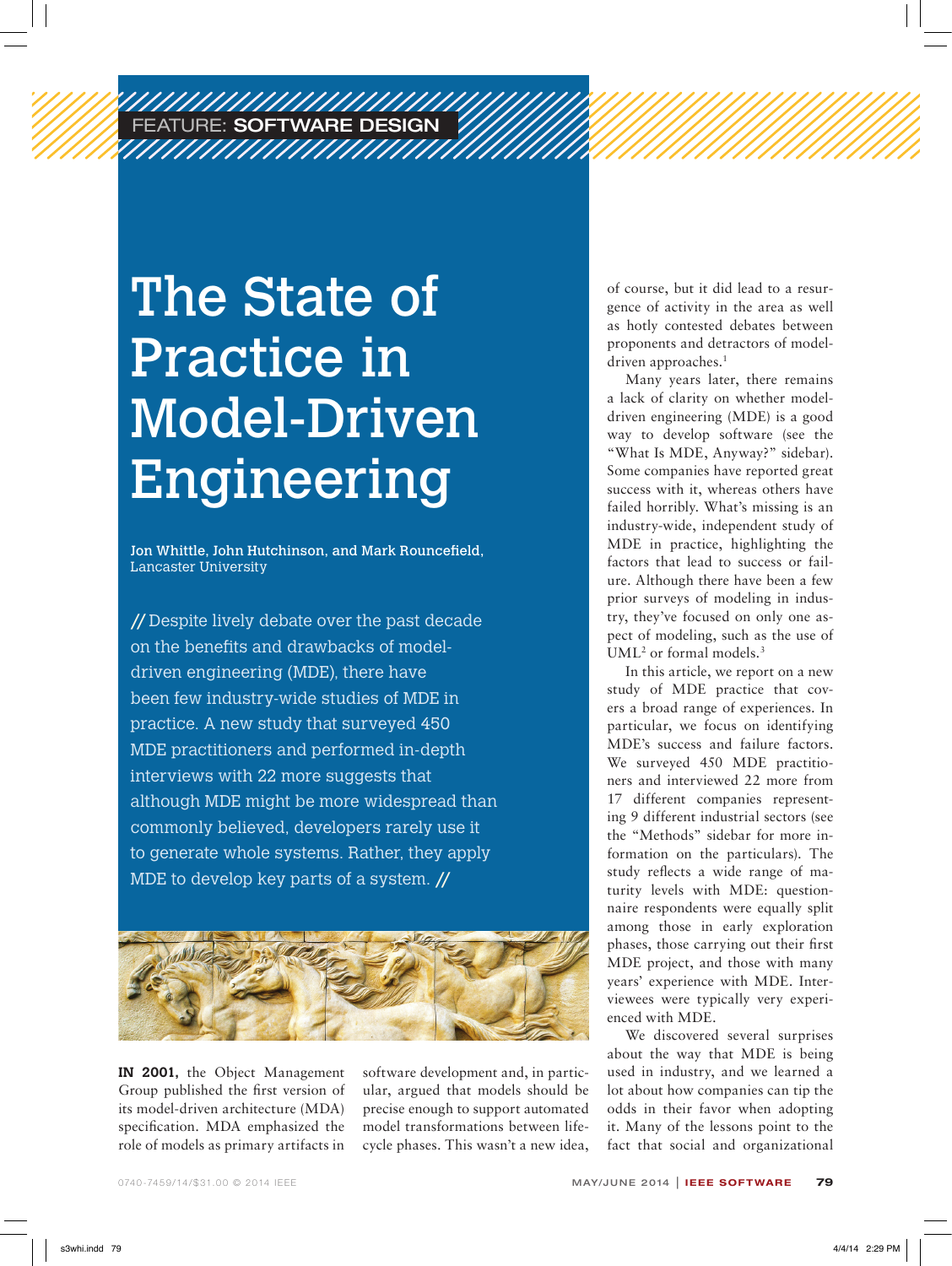# **WHAT IS MDE, ANYWAY?**

In software engineering, a model is an abstraction of a running system. Modeling is undoubtedly a core activity in software development. The precise form of modeling varies widely—from whiteboard sketches to precise models that support code generation—but modeling in some form is a fundamental part of understanding, communicating, and analyzing software-intensive systems.

Several terms have been used to describe approaches that focus on models. We follow David Ameller<sup>1</sup> and others in defining model-driven development (MDD) as a subset of MDE: MDD focuses on the generation of implementations from models. In contrast, model-driven engineering (MDE) includes other uses of precise models to support the development process, such as model-driven reverse engineering and model-driven evolution. In particular, model-driven architecture (MDA) is a particular form of MDD that uses the Object Management Group's (OMG) standards.

Participants in our study used a variety of MDE approaches. The majority of our interviewees focused on code generation from models (MDD), but a significant number used models in some other way consistent with the vision of MDE. Only two interviewees claimed to be using MDA.

#### **Reference**

1. D. Ameller, "SAD: Systematic Architecture Design, A Semi-Automatic Method," master's thesis, Universitat Politècnica de Catalunya, 2010.

factors are at least as important in determining success as technical ones. We describe elsewhere the gory details of the research approach.<sup>4,5</sup> In this article, we focus on key takehome messages for those who have adopted MDE or who are thinking of adopting it.

# **MDE Use Is Widespread**

Some claim that the application of MDE to software engineering is minimal. MDE, they argue, is only used by specialists in niche markets. Our data refutes such claims, however. We found that some form of MDE is practiced widely, across a diverse range of industries (including automotive, banking, printing, Web applications, and so on). The 450 questionnaire

respondents, for example, were employed in a range of different roles (36 percent developers, 37 percent project managers) and represented a good spread of companies with respect to the number of people involved in development (52 percent at fewer than 100, and 19 percent at more than 1,000). Our interviews back up this finding and illustrate that MDE use is in fact widespread and used in many different ways, ranging from industry-wide efforts to define precise models for an entire application domain to very restricted, limited uses of MDE in the generation of code for a single application family in a single company.

Perhaps surprisingly, the majority of MDE examples in our study

followed domain-specific modeling paradigms: the companies who successfully applied MDE largely did so by creating or using languages specifically developed for their domain, rather than using generalpurpose languages such as UML. Interview data shows that it's common to develop small domain-specific languages (DSLs) for narrow, well-understood domains. In contrast to perceived wisdom—that significant effort should be employed in developing models that cover broad domains and capture knowledge in that domain—practical application of domain modeling is "quick and dirty," where DSLs (and accompanying generators) can be developed sometimes in as little as two weeks. There's also widespread use of mini-DSLs, even within a single project. A clear challenge, then, is how to integrate multiple DSLs. Our participants tended to use them in combination with UML—in some cases, the DSL was a UML profile. Whatever the context, however, modeling languages requires significant customization before the languages can be applied in practice.

Our findings also lead us to believe that most successful MDE practice is driven from the ground up. MDE efforts imposed by highlevel management typically struggle; interviewees claimed that topdown management mandates fail if they don't have the buy-in of developers first. Consequently, there are fewer examples of the use of MDE to generate whole systems. Rather than following heavyweight topdown methodologies, successful MDE practitioners use MDE as and when it's appropriate and combine it with other methods in a very flexible way.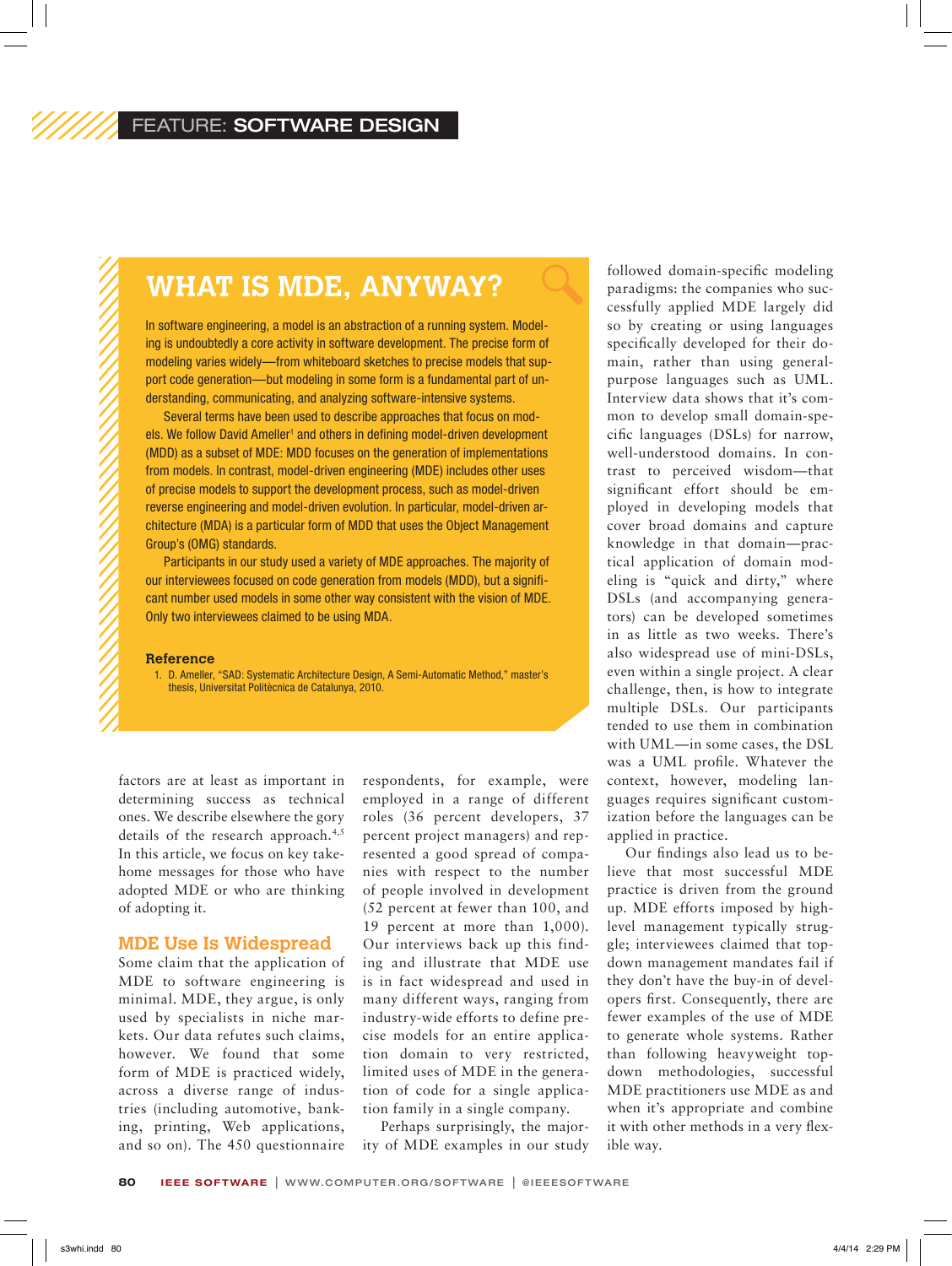# **Code Generation Doesn't Drive MDE**

Surprisingly, it appears from our data that code generation isn't the key driver for adopting MDE. Although MDE is often considered to be synonymous with code generation (or at least model-driven development) and code generation itself is perceived to bring benefits such as productivity, reports of productivity gains vary widely (from a 27 percent loss to an 800 percent gain<sup>6</sup>). Most companies seem to experience productivity increases of between 20 to 30 percent.

Interestingly, our data suggests that such increases aren't considered significant enough to drive an MDE adoption effort: MDE brings with it increased training costs and substantial organizational change that easily offset 20 to 30 percent of productivity increases. This doesn't mean, however, that companies shouldn't adopt MDE. Rather, the interview data illustrates time and again that, although companies use code generation, they find other benefits to MDE that are much more important than relatively minor productivity gains. In this sense, therefore, code generation is a red herring when it comes to describing MDE, and our results suggest a re-interpretation of how MDE is envisaged, marketed, and understood.

# **The Real Benefits of MDE Are Holistic**

So, if the real benefits of MDE aren't to be found in code generation, then where are they? It turns out that the main advantages are in the support that MDE provides in documenting a good software architecture.

Most would agree that a clearly described software architecture is one of the key ingredients for successful soft-

# **METHODS**

We used an eclectic set of research techniques, ranging from a widely disseminated questionnaire to semistructured interviews with industry professionals to onsite observational studies of model-driven engineering (MDE) practitioners at work.

The questionnaire was implemented online using SurveyMonkey and comprised mostly closed questions, using both multiple choice and Likert scales for answers. In the questionnaire's preamble, we stressed that our target community was industrial practitioners with experience in using MDE in industry. The questionnaire was promoted through software engineering mailing lists and on the OMG website (www.omg.org).

We also carried out 22 semistructured, in-depth interviews, mostly by telephone. The majority were generally positive about MDE, although we did identify a smaller number who had tried MDE but failed. The interviews lasted 45 to 60 minutes and included questions on the approach to MDE, the motivation for adopting it, the reasons for success/failure, and lessons learned. Interviews were recorded and transcribed; this produced more than 150,000 words of written data describing MDE experiences.

More details about the study methodology appear elsewhere.<sup>1</sup>

#### **Reference**

1. J. Hutchinson et al., "Empirical Assessment of MDE in Industry," *Proc. 33rd Int'l Conf. Software Eng.* (ICSE 2011), 2011, pp. 471–480.

ware development. However, software engineers lack the skills, know-how, or time to invest in expensive architecture definition efforts and, as a result, although the value of architecture definition is usually accepted philosophically, it often isn't practiced.

Unanimously, our interviewees argue that MDE makes it easier to define explicit architectures, especially when MDE is a ground-up effort. When precise modeling is gradually introduced into an organization, developers find themselves recognizing similar code fragments that they can then abstract into a DSL and write a generator for. In effect, they're incrementally building up an architecture description. The rigor that precise modeling imposes on developers forces them to develop

an explicit architecture description, but in a way that doesn't impose a heavyweight and lengthy architecture definition process.

One company in our study used a variety of XML-based DSLs to generate large parts of a major, complex system. Over time, the developers began to realize that they were building up an architecture by using a nonstandard form of separation of concerns: they found themselves looking for parts of the system to automatically generate (the simpler parts) and parts that experienced software developers needed to write (the complex parts). This form of separation of concerns—a division of simple and complex—brought about a much deeper understanding of the system's architecture and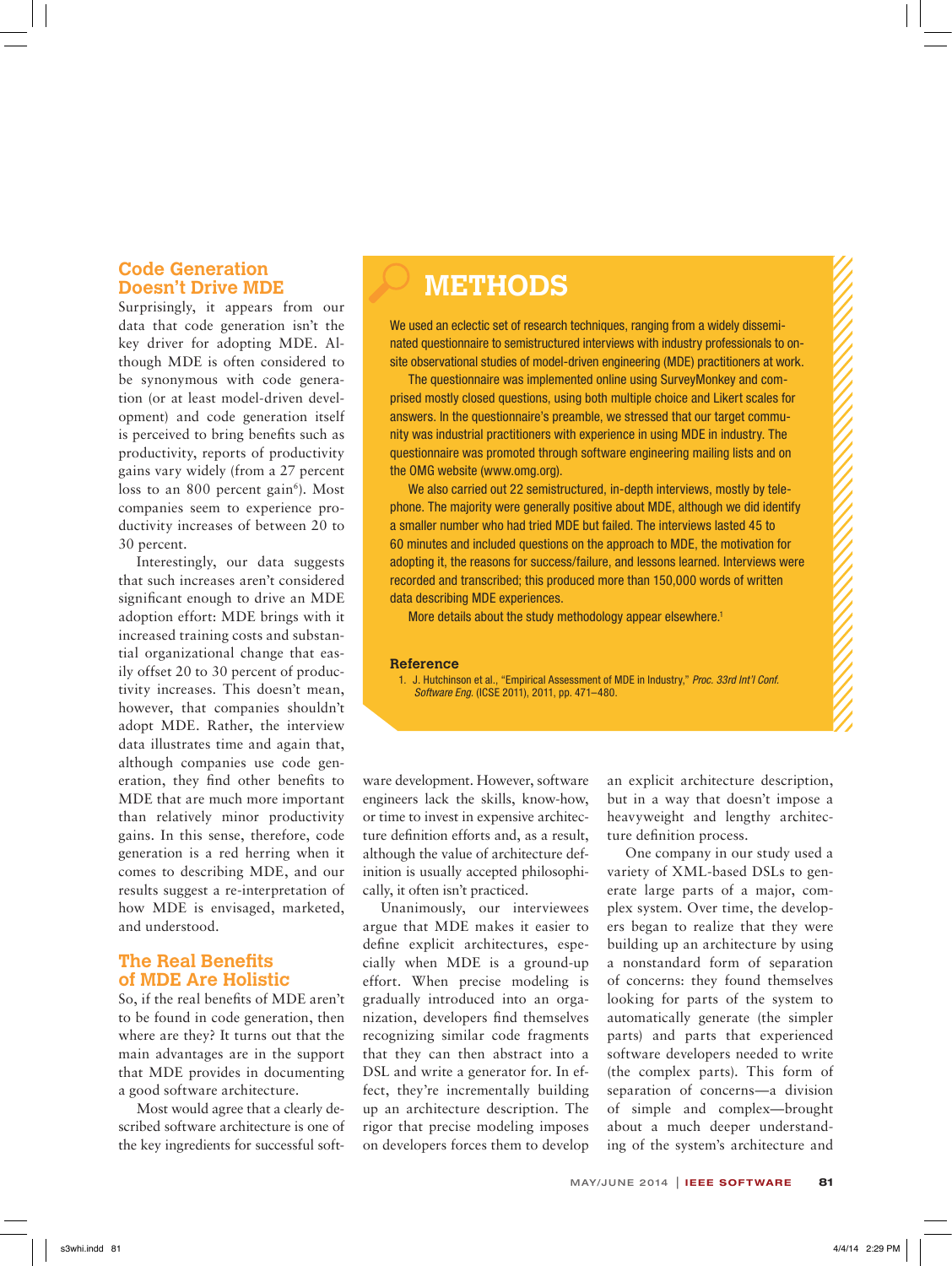arose not because of a managerial edict but because of the way that MDE evolved in practice.

## **Success Requires a Business Driver**

Even in companies that recognize the benefits of MDE, adoption can take a long time, even when compared to the adoption of other approaches such as agile. Our data illustrates that one of the main factors

# **The Psychology of MDE**

In addition to offering these kinds of interesting insights into why some companies adopt MDE successfully and others don't, our data sheds light on the psychological and organizational aspects of MDE.

A phenomenon observed in other subfields of software engineering is that there can be significant individual differences between certain types of developers—for example,

Companies that target a particular domain are more likely to use MDE than companies that develop generic software.

for this inertia is that MDE is usually marketed as a technology that can do the same things faster and cheaper. However, this isn't usually enough motivation for companies to risk adopting it; rather, companies that adopt MDE do so because it can enable business that otherwise wouldn't be possible.

An illustrative example is the experience of a well-known, global printer production company that consciously started using MDE 10 years ago. At that time, software was its bottleneck: a widely held perception promoted software as a limiting factor in getting a new generation of printers to market. However, after 10 years of evolving its use of MDE, the company now reports that software is no longer the problem. In other words, MDE enabled the company to be what it always should have been a company focusing on printers, not software. This finding suggests a rethinking of the way we market MDE: not as a way to do things faster, but as a way to do new things.

between novice and expert programmers.7,8 We've observed similar effects with MDE.

First, it appears that software architects generally react well to MDE. An MDE project uses code generators that encode architectural rules, constraints, and patterns that software architects have formulated. MDE therefore puts more control into the hands of architects, who can now easily enforce their design decisions across a development team.

Second, certain types of developers can be very resistant to MDE. This applies both to code gurus, who are traditionally asked to solve hard technical challenges, and hobbyist developers, the individuals who like to play with new coding technologies even outside of work hours. In the former case, the resistance to MDE is again an issue of control: these individuals see MDE as threatening to reduce their importance to the company. In the latter case, hobbyist developers perceive that MDE will constrain their creativity because it automates many tasks.

We've observed similar findings in management. In particular, it appears that middle managers can be a bottleneck in adopting MDE. These managers are subordinate to senior managers but above operational staff. They typically have little strategic responsibility and therefore might not see the future vision that MDE can bring. Instead, their main responsibility is to track schedules and milestones, which makes them naturally risk-averse and resistant to new technologies.

MDE can offer a fundamental shift in global software development. Numerous companies reported that they reduced their offshoring activities as a result of MDE because they're now able to automate onshore tasks that were previously outsourced.

There appears to be some disagreement in industry as to whether everyone is capable of thinking abstractly. One company, for example, reported that the major bottleneck in its use of MDE is that it had to retrain hundreds of software coders, many of whom were unable to make the jump to abstract thinking. Other companies, in contrast, reported that only a very small percentage of coders are unable to think abstractly (a figure of 3 percent was quoted, but this is in no way scientific). Although this issue clearly relates to a company's level of MDE maturity, the results also suggest that we have only a very limited understanding of abstract thinking in software development—an observation made by others as well.<sup>9</sup>

There's some evidence that the MDE guru needs to have software development (and abstraction) skills as well as an in-depth understanding of the domain (or domains). Because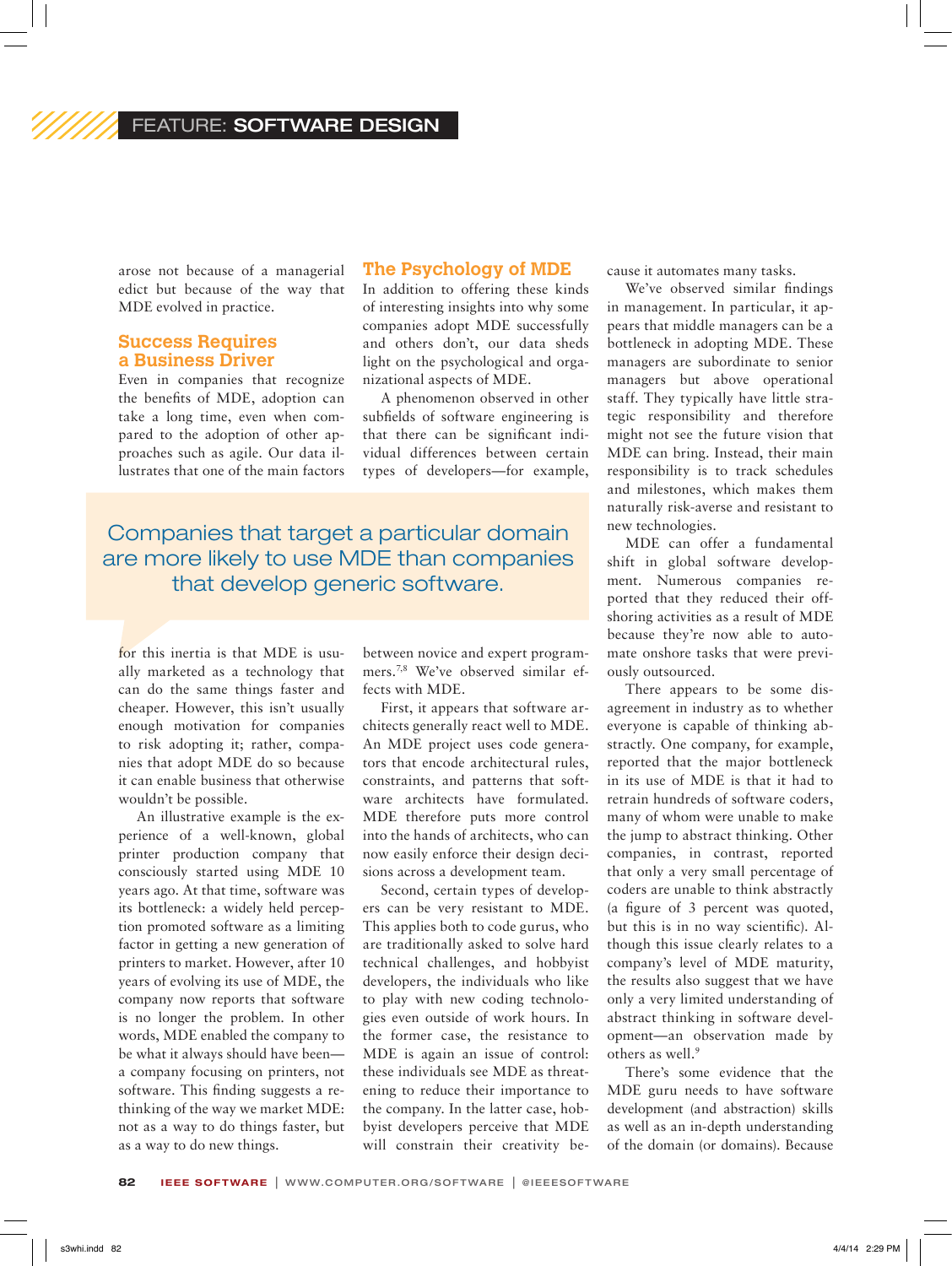most MDE efforts are highly domain-specific, domain knowledge is crucial. However, success is less likely when a team has a division of skills between domain and MDE experts. Chances of success increase if team members have both sets of skills—that is, individuals within the team are able to develop metamodels of and code generators for the domain, as well as have the ability to reason about the domain. This leads to fewer misunderstandings and can speed progress.

## **Organizational Factors**

As with other software engineering methods, there are interesting relationships between the structure and business of an organization and the likelihood that MDE is appropriate or will be a success.

Our data resoundingly suggests that MDE isn't appropriate for every type of organization (at least not yet). Interestingly, companies that target a particular domain automotive, printer interfaces, financial applications—are more likely to use MDE than companies that develop generic software, such as consultancies. The former already employ domain experts who are probably already creating models. Although they might create these models as sketches or, in some cases, more detailed blueprints, they might only do this informally using something like PowerPoint. As one of our interviewees stated, it's easier to move from these informal models to precise, computerreadable models than starting modeling from scratch.

In contrast, developers writing generic software might struggle to see the relevance of modeling and, in fact, modeling might not be appropriate for the kind of software

they're developing. This point has been made no more forcefully than when a large, global software consultancy noted that although it had used MDE successfully many times with clients working in specific domains, it considered it too unlikely to succeed in-house.

MDE seems to question some of the assumptions about how organizations evaluate individuals and teams. For instance, architects have reported to us that they sometimes artificially increase the complexity of their models because their managers don't understand that a simple model is better; rather, their managers perceive simple models as not properly thought out.

The way in which organizations hire new staff also doesn't fit with the MDE way of thinking. Typically, developers are hired based on what technologies they're familiar with rather than what domains they have knowledge of. But the MDE guru needs an in-depth understanding of one or more domains to make the technique succeed.

# **Tips of the Trade**

Many of our results point to specific guidelines that practitioners should sources,<sup>10</sup> we found that MDE works best when used to automate software engineering tasks in very narrow, tight domains. Rather than attempting to formalize a wide-ranging domain (such as financial applications), practitioners should write small, easy-to-maintain DSLs and code generators. In practice, however, multiple DSLs are usually required, which brings its own challenges in terms of integration.

- *• Put MDE on the critical path*. Perhaps counterintuitively, successful MDE practitioners argue that MDE should be tried on projects that can't fail—avoid the temptation to try out MDE on side projects that won't have sufficient resources or the best staff. MDE should still be introduced incrementally, but each increment needs to add real value to the organization for it to succeed.
- *• Be careful about gains offset elsewhere*. A company might not realize that gains in productivity achieved through code generation are lost in other branches of the company. A poignant example is when certifying code

Typically, developers are hired based on what technologies they're familiar with rather than what domains they know.

be aware of. We offer here our top five tips for success with MDE, based on the empirical data we gathered:

*• Keep domains tight and narrow.* In agreement with other for use in government information systems: one case study showed that because of the lack of readability and inefficiency of code generated by commercial off-the-shelf generators, code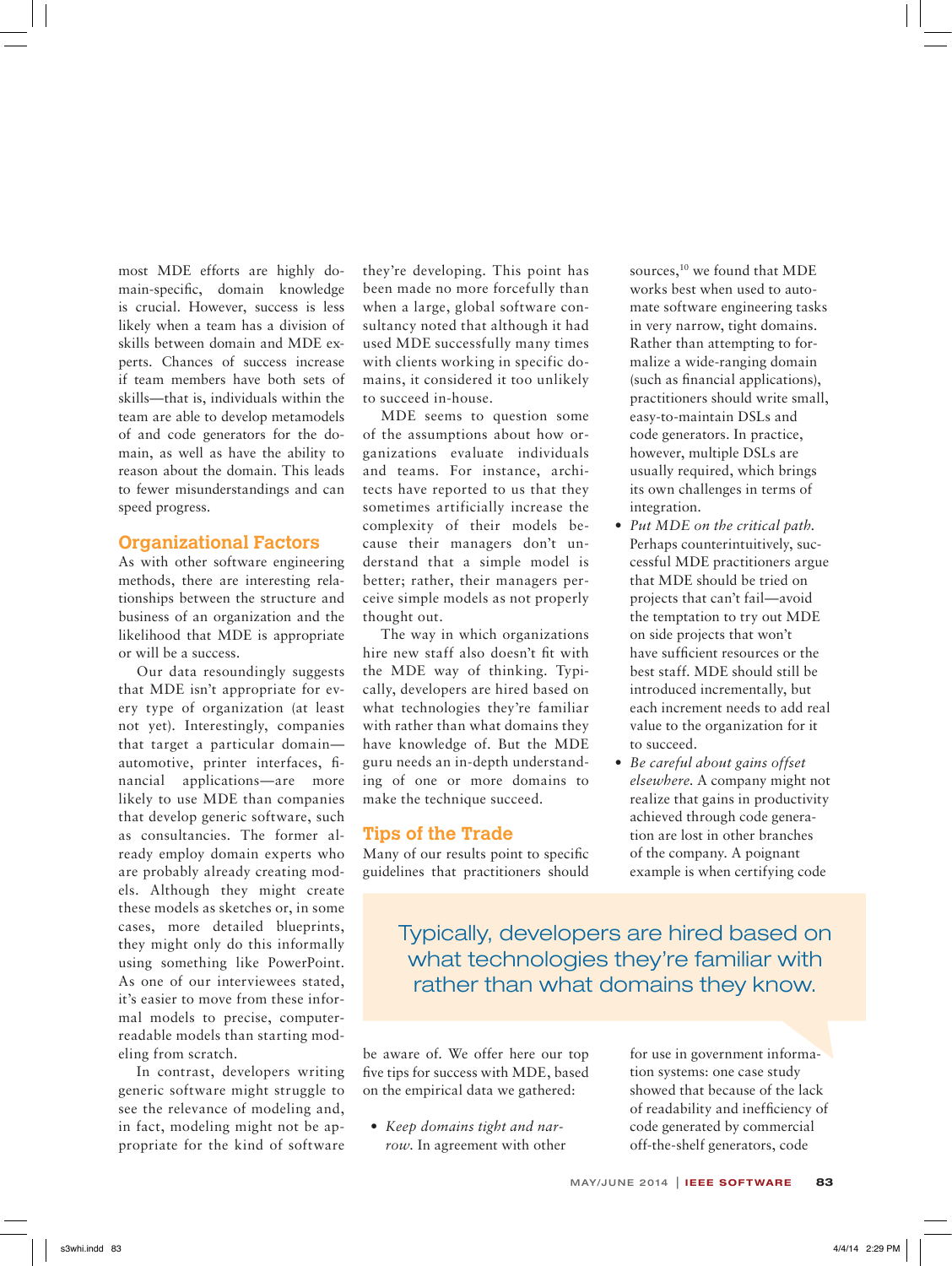certification costs rose by a factor of eight. A second example is a company that mandated the use of a commercial MDE tool. However, the developers couldn't get the tool to fit their processes, so they hacked it, messed with the generated code, and circumvented it when they had to.

## **Training in MDE**

Our data also suggests implications for the way that modeling is taught. A typical university course in software engineering teaches in a top-down fashion, in which requirements models are first developed and then iteratively refined into architecture, design, code,

These studies highlight that the fundamentals of modeling aren't well reflected in current modeling approaches.

- *• Most projects fail at scale-up*. MDE works best when driven from the ground-up, but there comes a point when an organization needs to unite such grassroots efforts and effect organizational change. Not surprisingly, this is where problems start to arise, so managers should be careful to allocate appropriate resources during this transition phase.
- *• Don't obsess about code generation*. MDE is often sold as a code generation solution. As we've seen, however, its real benefits don't necessarily lie in code generation. Companies would therefore be wise to consider the more holistic benefits that MDE can bring rather than focusing only on code generation.

As you can see, these top tips require some careful judgments to be made about the application of MDE; plenty of evaluation into how things are progressing seems to be another important part of successful adoption.

tests, and so on. Students often have a great deal of difficulty proceeding in this manner because it requires them to formulate an abstract understanding of the system under development before the concrete details are understood.

However, in our study, we observed that attempts to introduce MDE into a company in this kind of top-down, organization-wide manner are fraught with difficulty. Those companies that do succeed invariably do so by driving MDE adoption from the grassroots: small teams of developers try out aspects of MDE, leading them to recognize reusable assets, and eventually MDE propagates to the organization as a whole. This way of working suggests that developers find it easier to come to grips with MDE when refactoring existing assets from the ground-up rather than in trying to abstract from above. This highlights a mismatch between the way MDE works in practice and the way we teach it.

In addition, it appears that MDE developers need both compiler development skills and abstraction

skills. Unfortunately, these skillsets are usually taught in distinct parts of a computer science curriculum with little connection between them. Based on our evidence, however, we would argue that abstraction and compilation/optimization techniques ought to be taught together, in an integrated fashion. Such an idea would significantly alter the way that software engineering is taught and would skill-up a new generation of developers capable of both abstracting in a problem space and automating the transition to a solution space.<sup>11</sup>

ur study is the first wideranging industry study of MDE practice. It uncovered many companies who have had great success with MDE and some of the reasons why. It has also uncovered companies who have tried to apply MDE but gave up. Many of our findings are general development lessons and consistent with findings from other studies (for example, those on formal methods use<sup>3</sup>). Clearly, however, there are MDE-specific lessons, too, such as those that deal with code generation or abstraction.

Perhaps the biggest eye-opener was the realization that state-ofthe-art modeling techniques and tools do a poor job of supporting software development activities. We found no consensus on modeling languages or tools—developers cited more than 40 modeling languages and 100 tools as "regularly used" in our survey. A recent study<sup>2</sup> surveyed 50 software designers and found that these designers either didn't use UML at all or used it only selectively and informally.

These studies highlight that the fundamentals of modeling—how